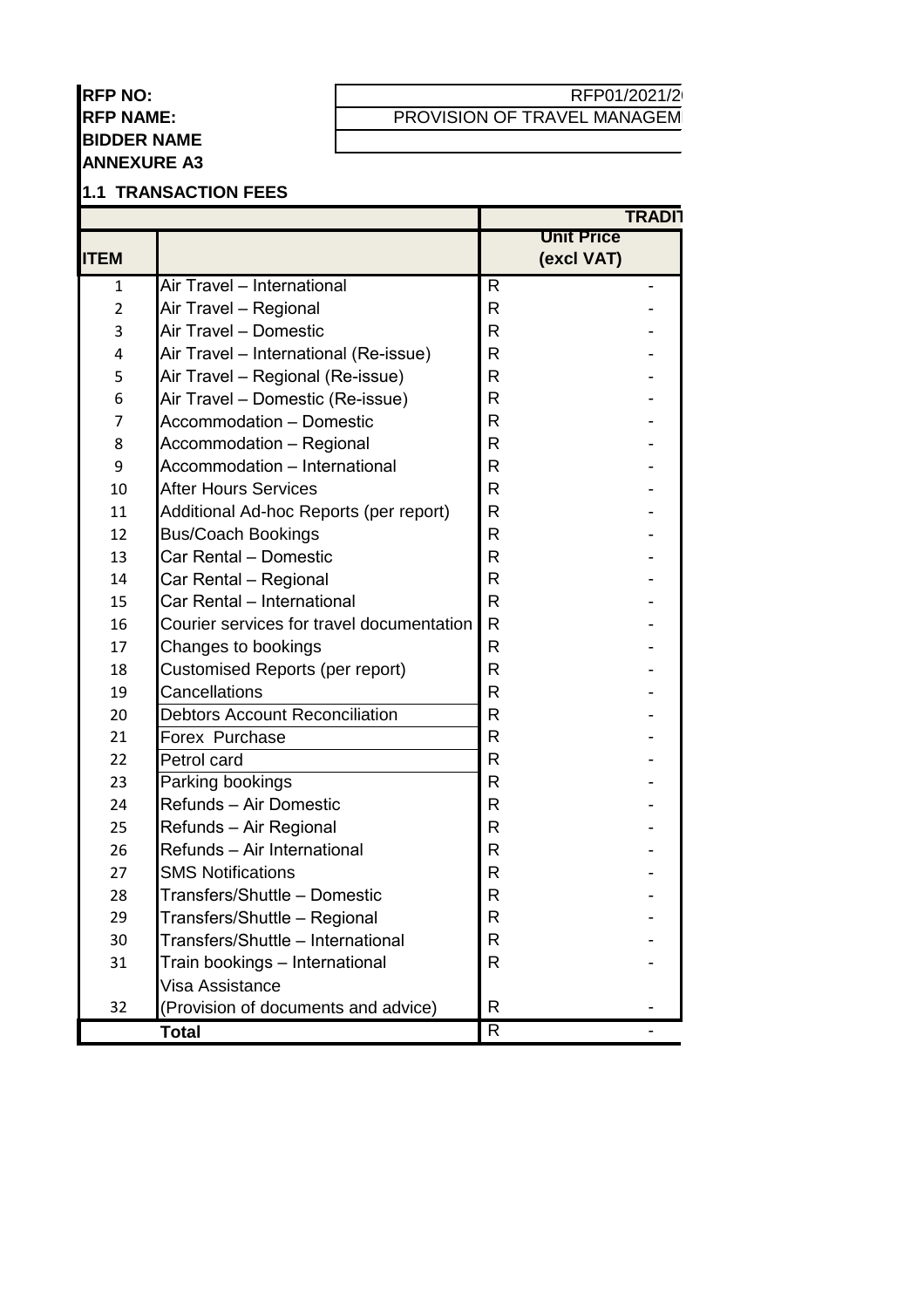# **1.2 CONFERENCE TRANSACTI**

| <b>Item</b> | <b>Description</b>      | <b>Percentage Fee</b> |  |
|-------------|-------------------------|-----------------------|--|
|             | Transaction Fee (as a   |                       |  |
|             | % of the Total          |                       |  |
|             | <b>Iturnover of the</b> |                       |  |

## **1.3 PRICE REVIEW**

The contract prices will remain fixed for the first two years of the contract; there anniversary of the contract based of Consumer Price Index (CPI).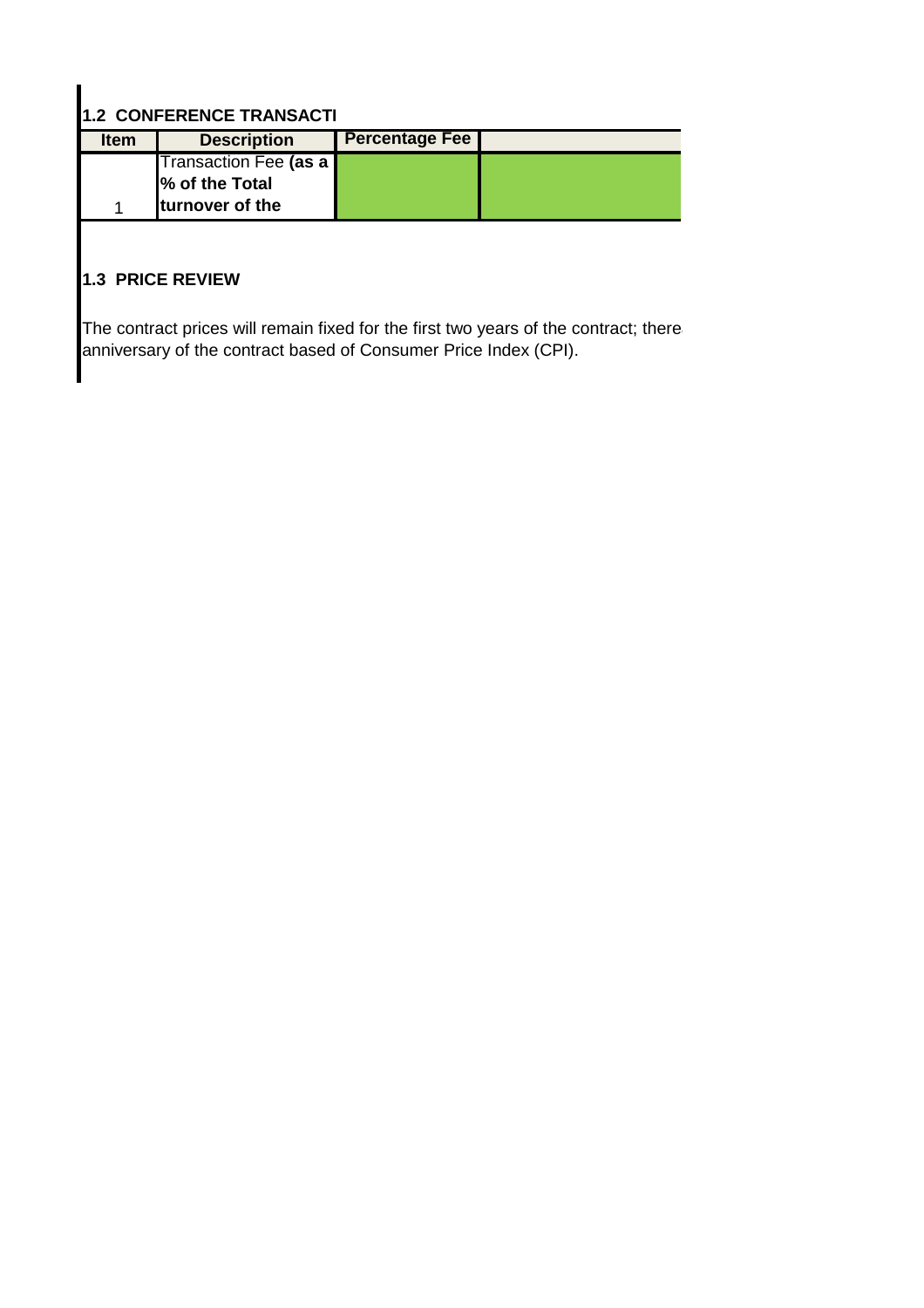### $\overline{022}$

ENT SERVICES FOR 5 YEARS

| <b>TIONAL BOOKINGS</b>  |                   |   |
|-------------------------|-------------------|---|
|                         | <b>Unit Price</b> |   |
|                         | (incl VAT)        |   |
| R                       |                   | - |
| $\mathsf R$             |                   |   |
| $\mathsf R$             |                   |   |
| $\mathsf R$             |                   |   |
| $\mathsf R$             |                   |   |
| $\mathsf R$             |                   |   |
| $\mathsf R$             |                   |   |
| $\mathsf R$             |                   |   |
| $\mathsf R$             |                   |   |
| $\mathsf R$             |                   |   |
| $\mathsf R$             |                   |   |
| $\mathsf R$             |                   |   |
| $\mathsf R$             |                   |   |
| ${\sf R}$               |                   |   |
| $\mathsf R$             |                   |   |
| $\mathsf R$             |                   |   |
| $\mathsf R$             |                   |   |
| $\mathsf R$             |                   |   |
| $\mathsf R$             |                   |   |
| $\mathsf R$             |                   |   |
| ${\sf R}$               |                   |   |
| $\mathsf R$             |                   |   |
| $\mathsf R$             |                   |   |
| $\mathsf R$             |                   |   |
| $\mathsf R$             |                   |   |
| ${\sf R}$               |                   |   |
| R                       |                   |   |
| R                       |                   |   |
| R                       |                   |   |
| $\mathsf{R}% _{T}$      |                   |   |
| $\overline{\mathsf{R}}$ |                   |   |
|                         |                   |   |
| R                       |                   |   |
| R                       |                   | - |